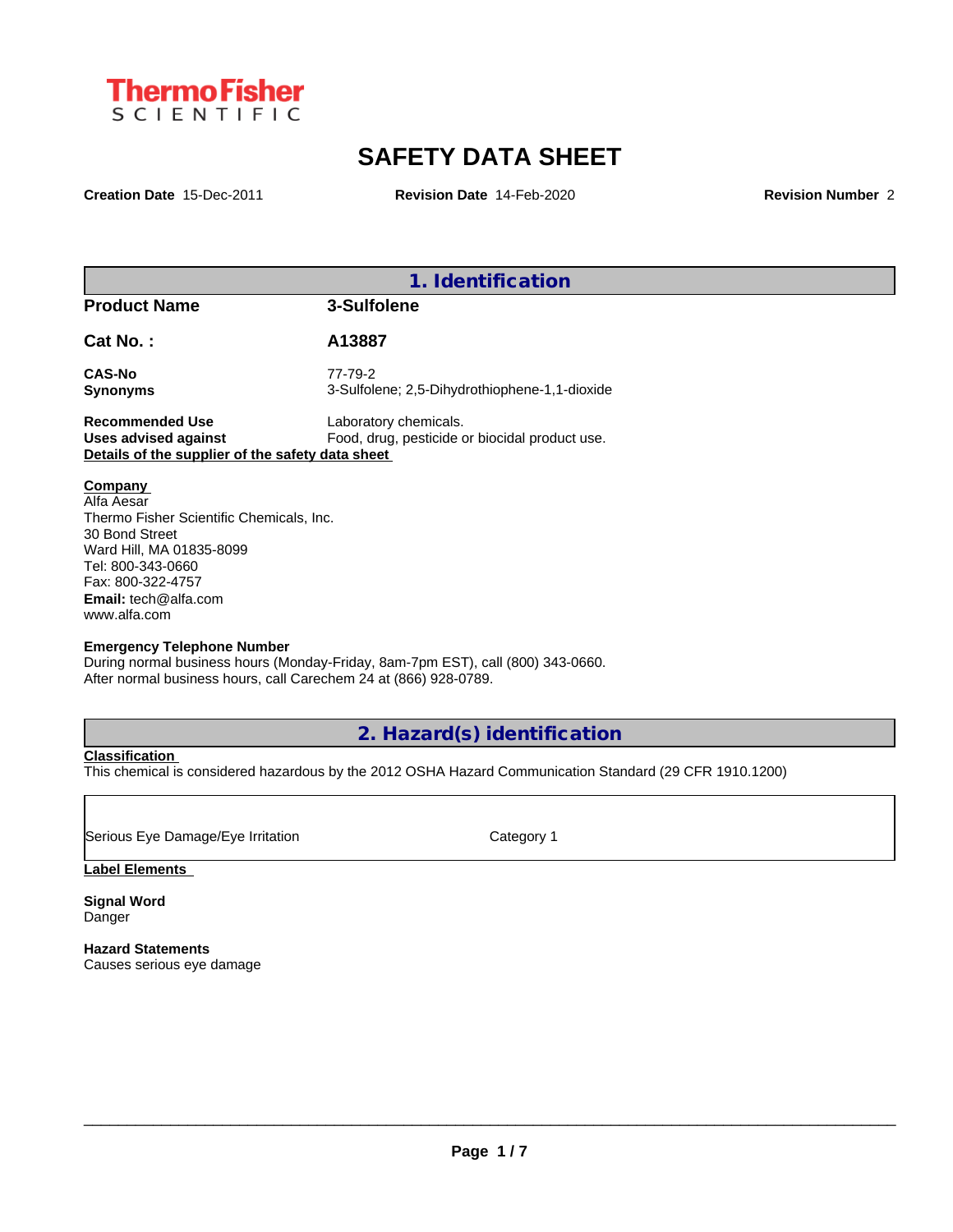

# **Precautionary Statements**

**Prevention**

Wear protective gloves/protective clothing/eye protection/face protection

**Eyes**

IF IN EYES: Rinse cautiously with water for several minutes. Remove contact lenses, if present and easy to do. Continue rinsing Immediately call a POISON CENTER or doctor/physician

 $\_$  ,  $\_$  ,  $\_$  ,  $\_$  ,  $\_$  ,  $\_$  ,  $\_$  ,  $\_$  ,  $\_$  ,  $\_$  ,  $\_$  ,  $\_$  ,  $\_$  ,  $\_$  ,  $\_$  ,  $\_$  ,  $\_$  ,  $\_$  ,  $\_$  ,  $\_$  ,  $\_$  ,  $\_$  ,  $\_$  ,  $\_$  ,  $\_$  ,  $\_$  ,  $\_$  ,  $\_$  ,  $\_$  ,  $\_$  ,  $\_$  ,  $\_$  ,  $\_$  ,  $\_$  ,  $\_$  ,  $\_$  ,  $\_$  ,

**Hazards not otherwise classified (HNOC)**

Stench

# **3. Composition/Information on Ingredients**

| Component                            | <b>CAS-No</b><br>Weight %                                                                                |                                                                                                                    |  |  |  |  |  |  |
|--------------------------------------|----------------------------------------------------------------------------------------------------------|--------------------------------------------------------------------------------------------------------------------|--|--|--|--|--|--|
| 3-Sulfolene                          | 77-79-2                                                                                                  | >95                                                                                                                |  |  |  |  |  |  |
|                                      |                                                                                                          |                                                                                                                    |  |  |  |  |  |  |
|                                      |                                                                                                          | 4. First-aid measures                                                                                              |  |  |  |  |  |  |
| <b>General Advice</b>                | If symptoms persist, call a physician.                                                                   |                                                                                                                    |  |  |  |  |  |  |
| <b>Eye Contact</b>                   |                                                                                                          | Rinse immediately with plenty of water, also under the eyelids, for at least 15 minutes. Get<br>medical attention. |  |  |  |  |  |  |
| <b>Skin Contact</b>                  | Wash off immediately with plenty of water for at least 15 minutes. Get medical attention.                |                                                                                                                    |  |  |  |  |  |  |
| <b>Inhalation</b>                    | Remove to fresh air. If breathing is difficult, give oxygen. Get medical attention.                      |                                                                                                                    |  |  |  |  |  |  |
| Ingestion                            | Clean mouth with water and drink afterwards plenty of water. Get medical attention if<br>symptoms occur. |                                                                                                                    |  |  |  |  |  |  |
| Most important symptoms and          |                                                                                                          | None reasonably foreseeable. Causes eye burns.                                                                     |  |  |  |  |  |  |
| effects<br><b>Notes to Physician</b> | Treat symptomatically                                                                                    |                                                                                                                    |  |  |  |  |  |  |
|                                      |                                                                                                          |                                                                                                                    |  |  |  |  |  |  |

**5. Fire-fighting measures**

| <b>Suitable Extinguishing Media</b>                                       | Water spray, carbon dioxide (CO2), dry chemical, alcohol-resistant foam. |
|---------------------------------------------------------------------------|--------------------------------------------------------------------------|
| Unsuitable Extinguishing Media                                            | No information available                                                 |
| <b>Flash Point</b>                                                        | 112 °C / 233.6 °F                                                        |
| Method -                                                                  | No information available                                                 |
| <b>Autoignition Temperature</b><br><b>Explosion Limits</b>                | No information available                                                 |
| <b>Upper</b>                                                              | No data available                                                        |
| Lower<br><b>Sensitivity to Mechanical Impact No information available</b> | No data available                                                        |
| <b>Sensitivity to Static Discharge</b>                                    | No information available                                                 |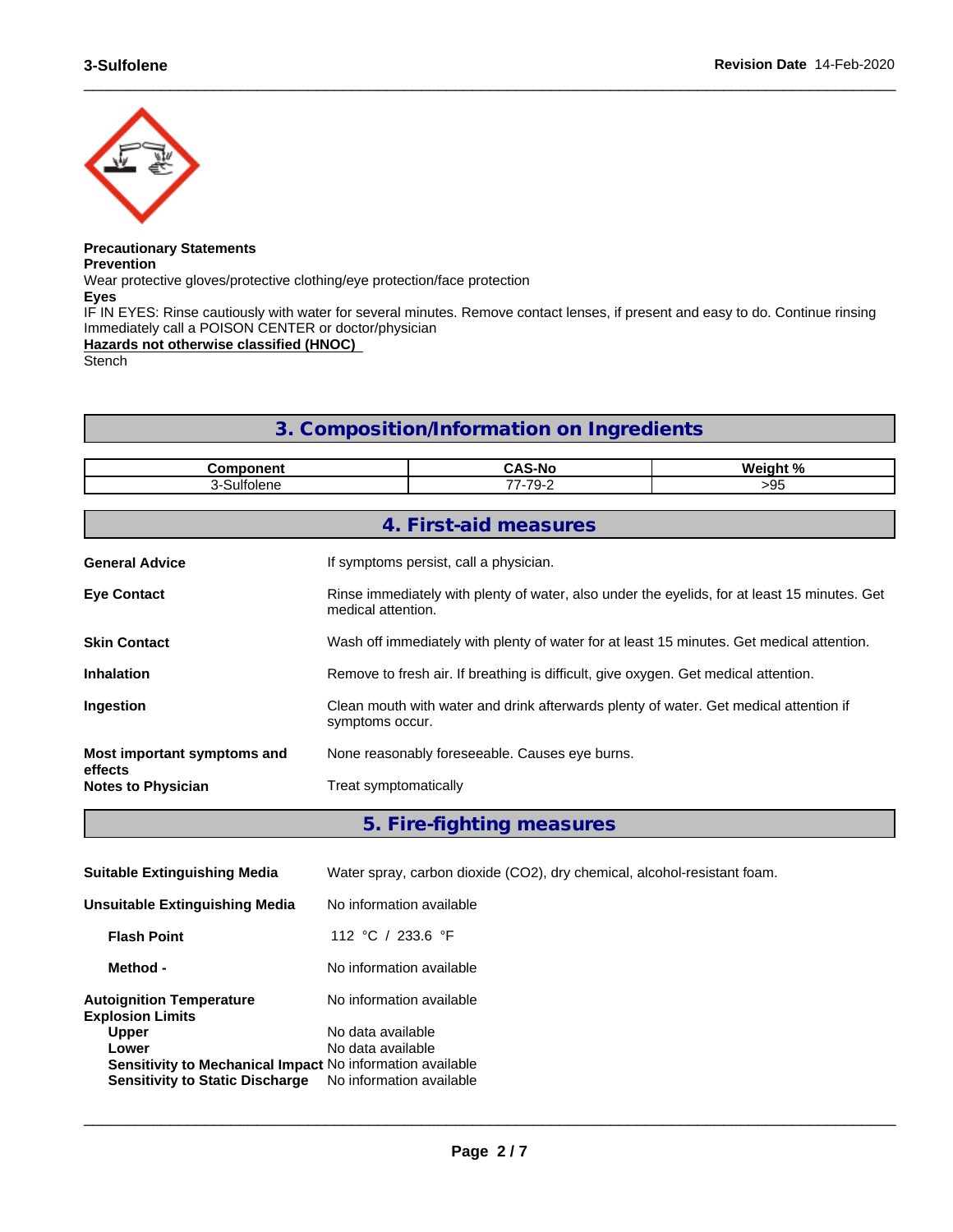#### **Specific Hazards Arising from the Chemical**

Keep product and empty container away from heat and sources of ignition.

### **Hazardous Combustion Products**

Carbon monoxide (CO). Carbon dioxide (CO2). Sulfur oxides.

#### **Protective Equipment and Precautions for Firefighters**

As in any fire, wear self-contained breathing apparatus pressure-demand, MSHA/NIOSH (approved or equivalent) and full protective gear.

 $\_$  ,  $\_$  ,  $\_$  ,  $\_$  ,  $\_$  ,  $\_$  ,  $\_$  ,  $\_$  ,  $\_$  ,  $\_$  ,  $\_$  ,  $\_$  ,  $\_$  ,  $\_$  ,  $\_$  ,  $\_$  ,  $\_$  ,  $\_$  ,  $\_$  ,  $\_$  ,  $\_$  ,  $\_$  ,  $\_$  ,  $\_$  ,  $\_$  ,  $\_$  ,  $\_$  ,  $\_$  ,  $\_$  ,  $\_$  ,  $\_$  ,  $\_$  ,  $\_$  ,  $\_$  ,  $\_$  ,  $\_$  ,  $\_$  ,

| NFPA<br><b>Health</b><br>3                                                                                                  | <b>Flammability</b>                                                                                   | <b>Instability</b><br>O                                                                                                                                     | <b>Physical hazards</b><br>N/A                                                                                                                                                         |  |  |  |  |  |
|-----------------------------------------------------------------------------------------------------------------------------|-------------------------------------------------------------------------------------------------------|-------------------------------------------------------------------------------------------------------------------------------------------------------------|----------------------------------------------------------------------------------------------------------------------------------------------------------------------------------------|--|--|--|--|--|
|                                                                                                                             | 6. Accidental release measures                                                                        |                                                                                                                                                             |                                                                                                                                                                                        |  |  |  |  |  |
| <b>Personal Precautions</b>                                                                                                 | formation.                                                                                            |                                                                                                                                                             | Use personal protective equipment as required. Ensure adequate ventilation. Avoid dust                                                                                                 |  |  |  |  |  |
| <b>Environmental Precautions</b>                                                                                            | Should not be released into the environment. See Section 12 for additional Ecological<br>Information. |                                                                                                                                                             |                                                                                                                                                                                        |  |  |  |  |  |
| Methods for Containment and Clean Keep in suitable, closed containers for disposal. Sweep up and shovel into suitable<br>Up | containers for disposal.                                                                              |                                                                                                                                                             |                                                                                                                                                                                        |  |  |  |  |  |
|                                                                                                                             | 7. Handling and storage                                                                               |                                                                                                                                                             |                                                                                                                                                                                        |  |  |  |  |  |
| Handling                                                                                                                    |                                                                                                       |                                                                                                                                                             | Wear personal protective equipment/face protection. Ensure adequate ventilation. Do not<br>get in eyes, on skin, or on clothing. Avoid ingestion and inhalation. Avoid dust formation. |  |  |  |  |  |
| <b>Storage</b>                                                                                                              |                                                                                                       | Keep containers tightly closed in a dry, cool and well-ventilated place.                                                                                    |                                                                                                                                                                                        |  |  |  |  |  |
|                                                                                                                             | 8. Exposure controls / personal protection                                                            |                                                                                                                                                             |                                                                                                                                                                                        |  |  |  |  |  |
| <b>Exposure Guidelines</b>                                                                                                  |                                                                                                       | This product does not contain any hazardous materials with occupational exposure<br>limitsestablished by the region specific regulatory bodies.             |                                                                                                                                                                                        |  |  |  |  |  |
| <b>Engineering Measures</b>                                                                                                 |                                                                                                       | and safety showers are close to the workstation location.                                                                                                   | Ensure adequate ventilation, especially in confined areas. Ensure that eyewash stations                                                                                                |  |  |  |  |  |
| <b>Personal Protective Equipment</b>                                                                                        |                                                                                                       |                                                                                                                                                             |                                                                                                                                                                                        |  |  |  |  |  |
| <b>Eye/face Protection</b>                                                                                                  | Tight sealing safety goggles.                                                                         |                                                                                                                                                             |                                                                                                                                                                                        |  |  |  |  |  |
| Skin and body protection                                                                                                    |                                                                                                       | Wear appropriate protective gloves and clothing to prevent skin exposure.                                                                                   |                                                                                                                                                                                        |  |  |  |  |  |
| <b>Respiratory Protection</b>                                                                                               |                                                                                                       | Wear a NIOSH/MSHA or European Standard EN 149 approved full-facepiece airline<br>respirator in the positive pressure mode with emergency escape provisions. |                                                                                                                                                                                        |  |  |  |  |  |
| <b>Hygiene Measures</b>                                                                                                     |                                                                                                       | Handle in accordance with good industrial hygiene and safety practice.                                                                                      |                                                                                                                                                                                        |  |  |  |  |  |
|                                                                                                                             |                                                                                                       |                                                                                                                                                             |                                                                                                                                                                                        |  |  |  |  |  |

**9. Physical and chemical properties Physical State** Solid<br> **Appearance** Off-white **Appearance Odor** Stench **Odor** Stench **Stench** *Stench* Stench **Stench Stench** Stench **Stench 3 Odor Threshold No information available No information available pH**<br> **Melting Point/Range**<br>
Melting Point/Range<br>  $\begin{array}{ccc} 63 & -66 & -C \end{array}$ 63 - 66 °C / 145.4 - 150.8 °F<br>No information available **Boiling Point/Range**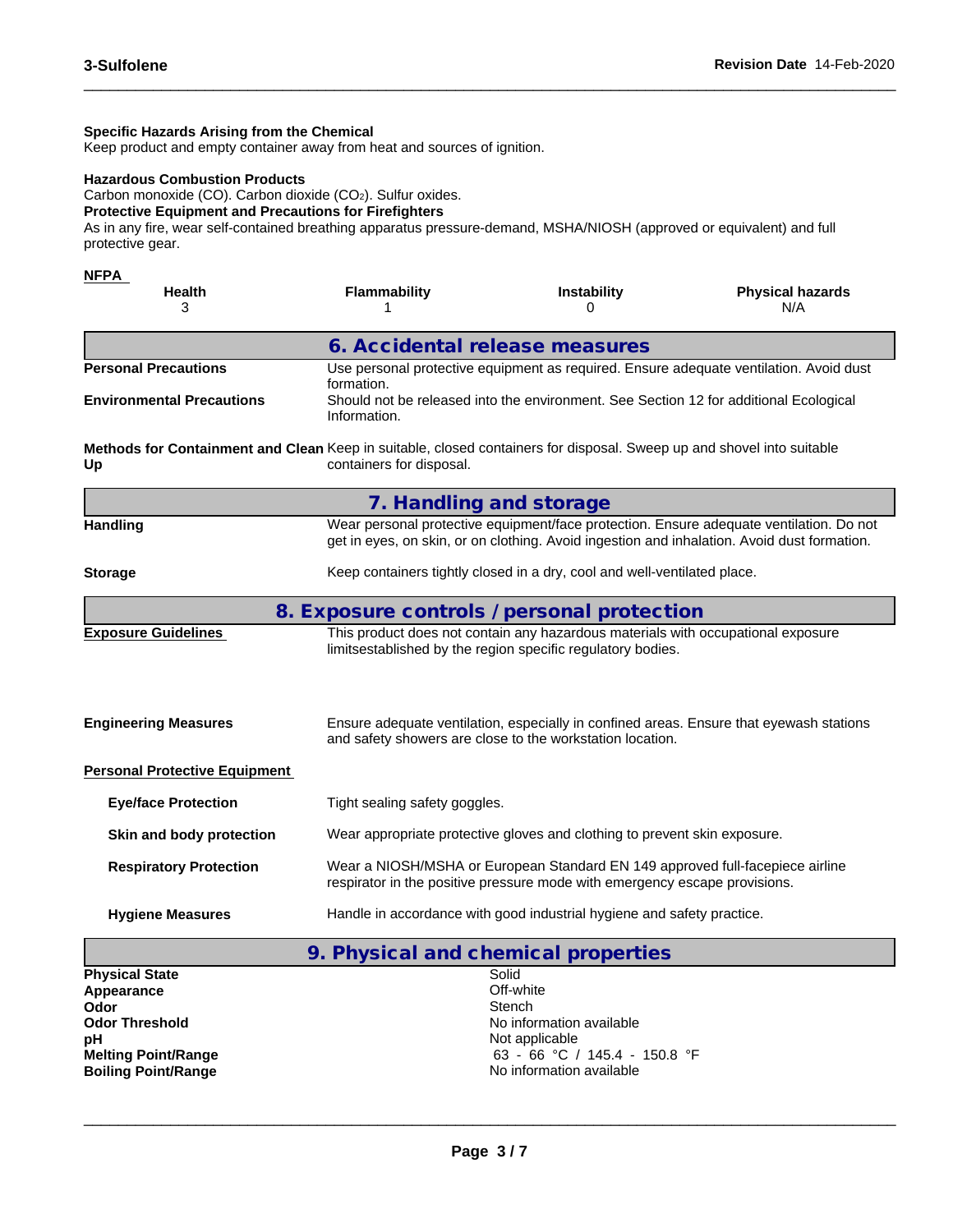**Flash Point**<br> **Evaporation Rate**<br> **Evaporation Rate**<br> **Evaporation Rate Evaporation Rate**<br> **Elammability (solid.gas)**<br> **Elammability (solid.gas)**<br> **Elammability (solid.gas) Flammability** (solid,gas) **Flammability or explosive limits Upper No data available**<br> **Lower No data available**<br>
No data available **Lower**<br> **Lower**<br> **Vapor Pressure**<br> **Vapor Pressure**<br> **Vapor Pressure Vapor Density**<br> **Specific Gravity**<br> **Specific Gravity**<br> **Specific Gravity Specific Gravity**<br> **Solubility**<br> **Solubility**<br>
Soluble in water **Partition coefficient; n-octanol/water** No data available<br> **Autoignition Temperature Autoignition available Autoignition Temperature**<br> **Decomposition Temperature** Temperature **No information available**<br>
No information available **Decomposition Temperature**<br>Viscosity **Molecular Formula** C4 H6 O2 S **Molecular Weight** 

 $\_$  ,  $\_$  ,  $\_$  ,  $\_$  ,  $\_$  ,  $\_$  ,  $\_$  ,  $\_$  ,  $\_$  ,  $\_$  ,  $\_$  ,  $\_$  ,  $\_$  ,  $\_$  ,  $\_$  ,  $\_$  ,  $\_$  ,  $\_$  ,  $\_$  ,  $\_$  ,  $\_$  ,  $\_$  ,  $\_$  ,  $\_$  ,  $\_$  ,  $\_$  ,  $\_$  ,  $\_$  ,  $\_$  ,  $\_$  ,  $\_$  ,  $\_$  ,  $\_$  ,  $\_$  ,  $\_$  ,  $\_$  ,  $\_$  ,

**No information available** Soluble in water<br>No data available Not applicable<br>C4 H6 O2 S

# **10. Stability and reactivity**

| <b>Reactive Hazard</b>          | None known, based on information available                                                 |
|---------------------------------|--------------------------------------------------------------------------------------------|
| <b>Stability</b>                | No information available.                                                                  |
| <b>Conditions to Avoid</b>      | Incompatible products. Excess heat. Avoid dust formation.                                  |
| Incompatible Materials          | Strong oxidizing agents                                                                    |
|                                 | Hazardous Decomposition Products Carbon monoxide (CO), Carbon dioxide (CO2), Sulfur oxides |
| <b>Hazardous Polymerization</b> | Hazardous polymerization does not occur.                                                   |
| <b>Hazardous Reactions</b>      | None under normal processing.                                                              |
|                                 |                                                                                            |

**11. Toxicological information**

## **Acute Toxicity**

# **Product Information**

| <b>Component Information</b>                                                               |               |                                                                                          |                                                               |                    |             |                        |  |  |  |
|--------------------------------------------------------------------------------------------|---------------|------------------------------------------------------------------------------------------|---------------------------------------------------------------|--------------------|-------------|------------------------|--|--|--|
| <b>Component</b>                                                                           |               | LD50 Oral                                                                                |                                                               | <b>LD50 Dermal</b> |             | <b>LC50 Inhalation</b> |  |  |  |
| 3-Sulfolene                                                                                |               |                                                                                          | $LD50 = 2547$ mg/kg (Rat)<br>$>5$ g/kg (Rabbit)<br>Not listed |                    |             |                        |  |  |  |
| <b>Toxicologically Synergistic</b><br><b>Products</b>                                      |               | No information available                                                                 |                                                               |                    |             |                        |  |  |  |
| Delayed and immediate effects as well as chronic effects from short and long-term exposure |               |                                                                                          |                                                               |                    |             |                        |  |  |  |
| <b>Irritation</b>                                                                          |               | Causes eye burns                                                                         |                                                               |                    |             |                        |  |  |  |
| <b>Sensitization</b>                                                                       |               | No information available                                                                 |                                                               |                    |             |                        |  |  |  |
| Carcinogenicity                                                                            |               | The table below indicates whether each agency has listed any ingredient as a carcinogen. |                                                               |                    |             |                        |  |  |  |
| Component                                                                                  | <b>CAS-No</b> | <b>IARC</b>                                                                              | <b>NTP</b>                                                    | <b>ACGIH</b>       | <b>OSHA</b> | Mexico                 |  |  |  |
| 3-Sulfolene                                                                                | 77-79-2       | Not listed                                                                               | Not listed                                                    | Not listed         | Not listed  | Not listed             |  |  |  |
| <b>Mutagenic Effects</b>                                                                   |               | No information available                                                                 |                                                               |                    |             |                        |  |  |  |

**Reproductive Effects** No information available.

**Developmental Effects** No information available.

**Teratogenicity No information available.**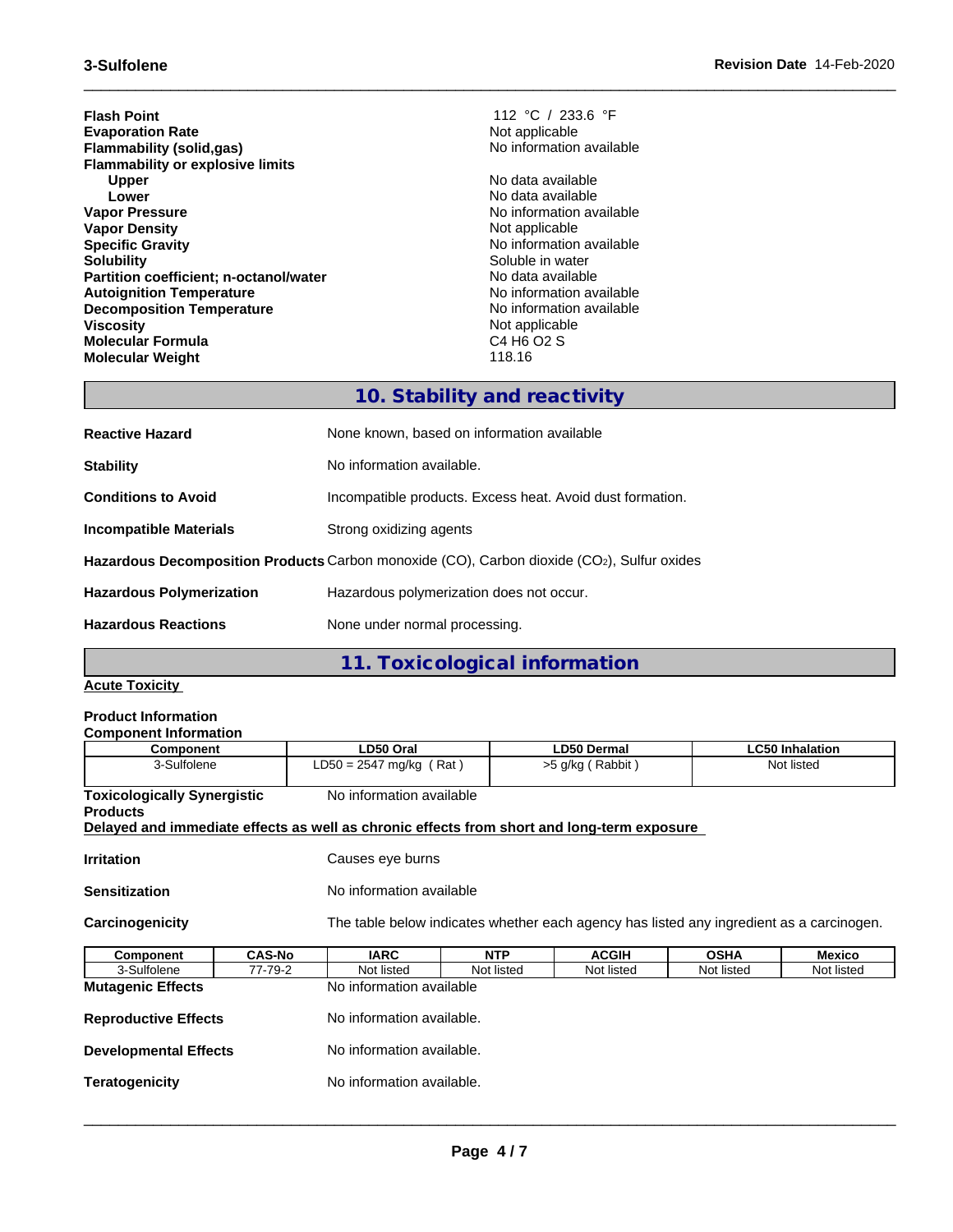| <b>STOT - single exposure</b><br><b>STOT</b> - repeated exposure              | None known<br>None known                                       |
|-------------------------------------------------------------------------------|----------------------------------------------------------------|
| <b>Aspiration hazard</b>                                                      | No information available                                       |
| <b>Symptoms / effects, both acute and No information available</b><br>delayed |                                                                |
| <b>Endocrine Disruptor Information</b>                                        | No information available                                       |
| <b>Other Adverse Effects</b>                                                  | The toxicological properties have not been fully investigated. |
|                                                                               | 12. Ecological information                                     |

 $\_$  ,  $\_$  ,  $\_$  ,  $\_$  ,  $\_$  ,  $\_$  ,  $\_$  ,  $\_$  ,  $\_$  ,  $\_$  ,  $\_$  ,  $\_$  ,  $\_$  ,  $\_$  ,  $\_$  ,  $\_$  ,  $\_$  ,  $\_$  ,  $\_$  ,  $\_$  ,  $\_$  ,  $\_$  ,  $\_$  ,  $\_$  ,  $\_$  ,  $\_$  ,  $\_$  ,  $\_$  ,  $\_$  ,  $\_$  ,  $\_$  ,  $\_$  ,  $\_$  ,  $\_$  ,  $\_$  ,  $\_$  ,  $\_$  ,

## **Ecotoxicity**

Do not empty into drains.

| Component                            | Freshwater Algae | Freshwater Fish                              | <b>Microtox</b>          | <b>Water Flea</b>             |  |
|--------------------------------------|------------------|----------------------------------------------|--------------------------|-------------------------------|--|
| 3-Sulfolene                          | listed<br>Not    | $LC50 = 940$ ma/L 96h                        | Not listed               | 48h<br>$EC50 = 800$<br>) ma/L |  |
| <b>Persistence and Degradability</b> | Soluble i        | <br>ו water Persistence is unlikely based on | n information available. |                               |  |

**Bioaccumulation/ Accumulation** No information available.

**Mobility** Mobility Will likely be mobile in the environment due to its water solubility.

| יי | יחי<br>lo(<br>. . |
|----|-------------------|
|    | ,,,<br>--         |
|    |                   |

## **13. Disposal considerations**

**Waste Disposal Methods** Chemical waste generators must determine whether a discarded chemical is classified as a hazardous waste. Chemical waste generators must also consult local, regional, and national hazardous waste regulations to ensure complete and accurate classification.

# **14. Transport information**

| <b>DOT</b>                  |                                  |
|-----------------------------|----------------------------------|
| UN-No                       | UN3335                           |
| <b>Proper Shipping Name</b> | AVIATION REGULATED SOLID, N.O.S. |
| <b>Technical Name</b>       | 3-Sulfolene                      |
| <b>Hazard Class</b>         | 9                                |
| TDG                         |                                  |
| UN-No                       | <b>UN3335</b>                    |
| <b>Proper Shipping Name</b> | AVIATION REGULATED SOLID, N.O.S. |
| <b>Hazard Class</b>         | 9                                |
| <b>IATA</b>                 |                                  |
| UN-No                       | <b>UN3335</b>                    |
| <b>Proper Shipping Name</b> | AVIATION REGULATED SOLID, N.O.S. |
| <b>Hazard Class</b>         | 9                                |
| <b>Packing Group</b>        | Ш                                |
| <b>IMDG/IMO</b>             | Not regulated                    |
|                             | 15. Regulatory information       |

### **United States of America Inventory**

| Component  | <b>CAS-No</b> | <b>TSCA</b> | TCA<br>$\lrcorner$ Inventory notification -<br><b>Active/Inactive</b> | <b>TSCA</b><br><b>EPA Regulatory</b><br><b>Flags</b> |
|------------|---------------|-------------|-----------------------------------------------------------------------|------------------------------------------------------|
| -Sulfolene | -79-2<br>--   |             | $C$ TIVE<br>¬∪⊥।៴∟                                                    |                                                      |

**Legend:**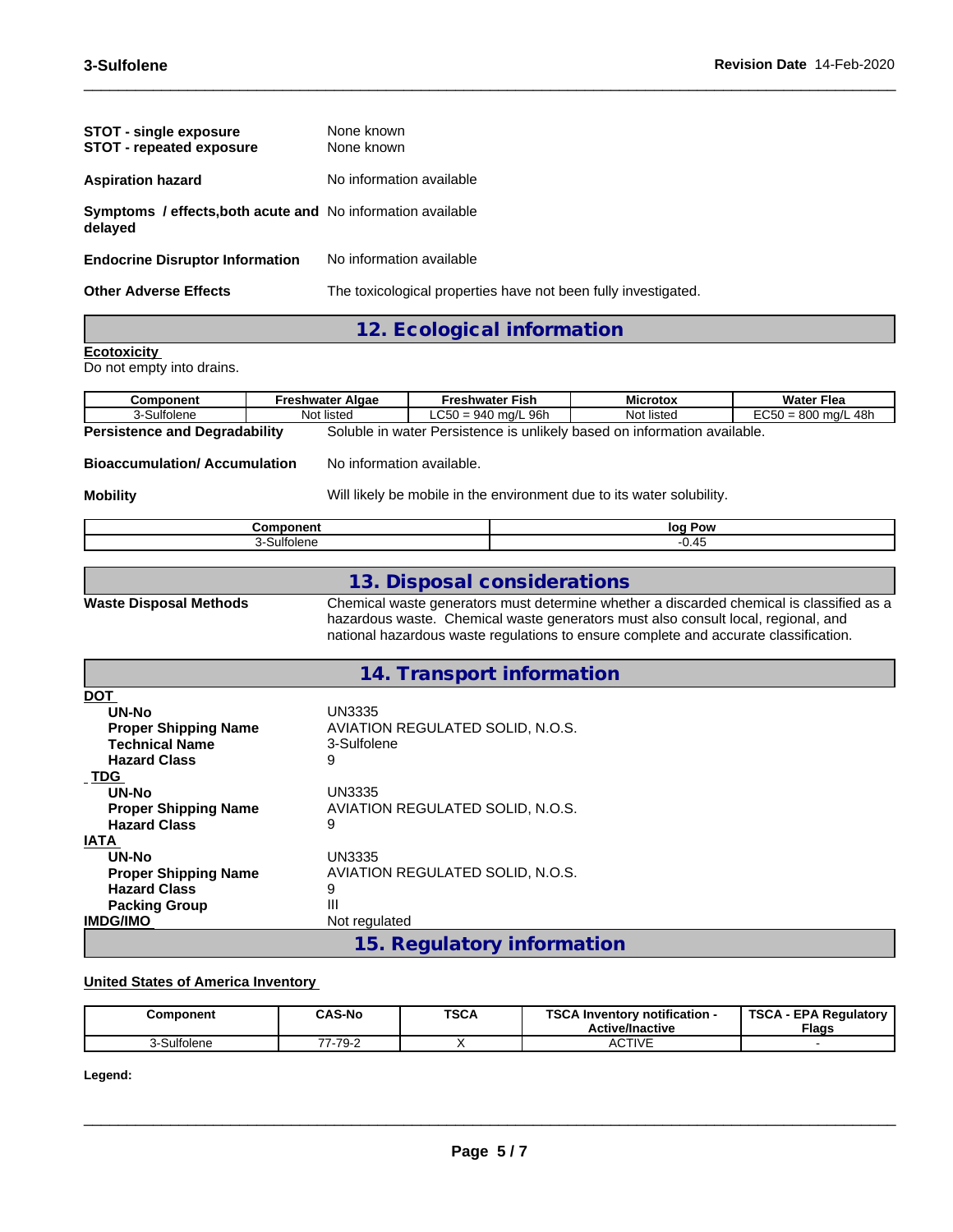**TSCA** - Toxic Substances Control Act, (40 CFR Part 710) X - Listed '-' - Not Listed

**TSCA 12(b)** - Notices of Export Not applicable

#### **International Inventories**

Canada (DSL/NDSL), Europe (EINECS/ELINCS/NLP), Philippines (PICCS), Japan (ENCS), Australia (AICS), China (IECSC), Korea (ECL).

| Component  | <b>CAS-No</b>                | <b>DSL</b> | <b>NDSL</b> | <b>EINECS</b>                                                | <b>PICCS</b> | <b>ENCS</b> | <b>AICS</b> | <b>IECSC</b> | <b>KECL</b>                 |
|------------|------------------------------|------------|-------------|--------------------------------------------------------------|--------------|-------------|-------------|--------------|-----------------------------|
| -Sulfolene | $\overline{z}$<br>--<br>79-∠ |            |             | $\sim$ $\sim$ $\sim$ $\sim$<br>20 <sup>2</sup><br>nu.<br>บงอ |              |             |             |              | 10F<br>$\sim$<br>0754<br>∼⊏ |

 $\_$  ,  $\_$  ,  $\_$  ,  $\_$  ,  $\_$  ,  $\_$  ,  $\_$  ,  $\_$  ,  $\_$  ,  $\_$  ,  $\_$  ,  $\_$  ,  $\_$  ,  $\_$  ,  $\_$  ,  $\_$  ,  $\_$  ,  $\_$  ,  $\_$  ,  $\_$  ,  $\_$  ,  $\_$  ,  $\_$  ,  $\_$  ,  $\_$  ,  $\_$  ,  $\_$  ,  $\_$  ,  $\_$  ,  $\_$  ,  $\_$  ,  $\_$  ,  $\_$  ,  $\_$  ,  $\_$  ,  $\_$  ,  $\_$  ,

**U.S. Federal Regulations**

| Mexico - Grade                                                                                                                             | Slight risk, Grade 1                                        |
|--------------------------------------------------------------------------------------------------------------------------------------------|-------------------------------------------------------------|
| <b>Other International Regulations</b>                                                                                                     |                                                             |
| <b>U.S. Department of Homeland</b><br><b>Security</b>                                                                                      | This product does not contain any DHS chemicals.            |
| <b>U.S. Department of Transportation</b><br>Reportable Quantity (RQ):<br><b>DOT Marine Pollutant</b><br><b>DOT Severe Marine Pollutant</b> | N<br>N<br>N                                                 |
| U.S. State Right-to-Know<br><b>Regulations</b>                                                                                             | Not applicable                                              |
| <b>California Proposition 65</b>                                                                                                           | This product does not contain any Proposition 65 chemicals. |
| <b>CERCLA</b>                                                                                                                              | Not applicable                                              |
| <b>OSHA</b> - Occupational Safety and<br><b>Health Administration</b>                                                                      | Not applicable                                              |
| <b>Clean Air Act</b>                                                                                                                       | Not applicable                                              |
| <b>CWA (Clean Water Act)</b>                                                                                                               | Not applicable                                              |
| SARA 311/312 Hazard Categories                                                                                                             | See section 2 for more information                          |
| <b>SARA 313</b>                                                                                                                            | Not applicable                                              |

| 16. Other information                                                                        |                                                                                                                |
|----------------------------------------------------------------------------------------------|----------------------------------------------------------------------------------------------------------------|
| <b>Prepared By</b>                                                                           | Health, Safety and Environmental Department<br>Email: tech@alfa.com<br>www.alfa.com                            |
| <b>Creation Date</b><br><b>Revision Date</b><br><b>Print Date</b><br><b>Revision Summary</b> | 15-Dec-2011<br>14-Feb-2020<br>14-Feb-2020<br>SDS authoring systems update, replaces ChemGes SDS No. 77-79-2/3. |

#### **Disclaimer**

The information provided in this Safety Data Sheet is correct to the best of our knowledge, information and belief at the date of its publication. The information given is designed only as a guidance for safe handling, use, processing, storage,